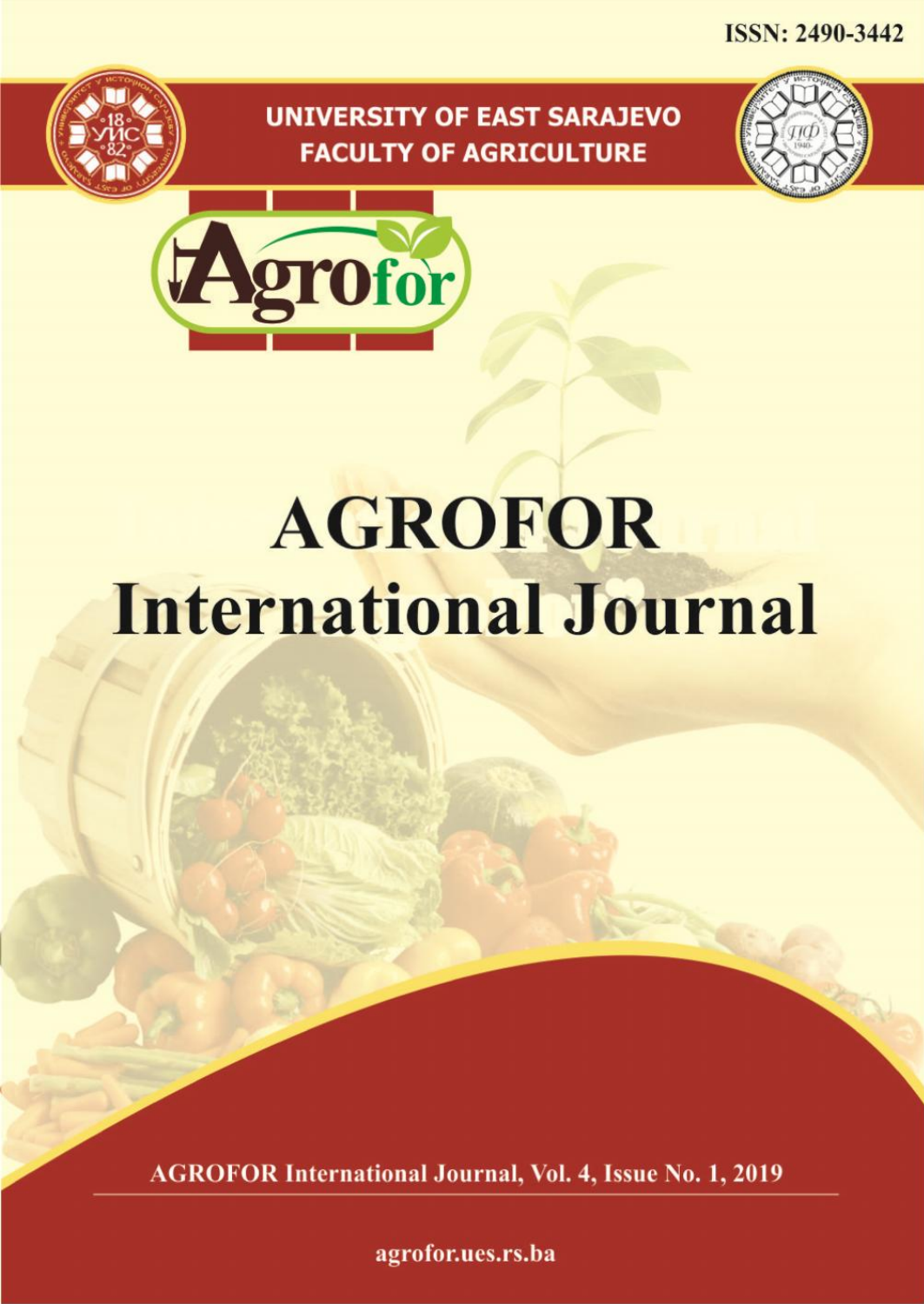## AGROFOR International Journal

#### **PUBLISHER**

University of East Sarajevo, Faculty of Agriculture Vuka Karadzica 30, 71123 East Sarajevo, Bosnia and Herzegovina Telephone/fax: +387 57 340 401; +387 57 342 701 Web: agrofor.ues.rs.ba; Email: agroforjournal@gmail.com

#### **EDITOR-IN-CHIEF**

Vesna MILIC (BOSNIA AND HERZEGOVINA)

#### **MANAGING EDITORS**

Dusan KOVACEVIC (SERBIA); Sinisa BERJAN (BOSNIA AND HERZEGOVINA); Noureddin DRIOUECH (ITALY)

#### **EDITORIAL BOARD**

Dieter TRAUTZ (GERMANY); Hamid El BILALI (ITALY); William H. MEYERS (USA); Milic CUROVIC (MONTENEGRO); Tatjana PANDUREVIC (BOSNIA AND HERZEGOVINA); Alexey LUKIN (RUSSIA); Machito MIHARA (JAPAN); Abdulvahed KHALEDI DARVISHAN (IRAN); Viorel ION (ROMANIA); Novo PRZULJ (BOSNIA AND HERZEGOVINA); Steve QUARRIE (UNITED KINGDOM); Hiromu OKAZAWA (JAPAN); Snezana JANKOVIC (SERBIA); Naser SABAGHNIA (IRAN); Sasa ORLOVIC (SERBIA); Sanja RADONJIC (MONTENEGRO); Junaid Alam MEMON (PAKISTAN); Vlado KOVACEVIC (CROATIA); Marko GUTALJ (BOSNIA AND HERZEGOVINA); Dragan MILATOVIC (SERBIA); Pandi ZDRULI (ITALY); Zoran JOVOVIC (MONTENEGRO); Vojislav TRKULJA (BOSNIA AND HERZEGOVINA); Zoran NJEGOVAN (SERBIA); Adriano CIANI (ITALY); Aleksandra DESPOTOVIC (MONTENEGRO); Igor DJURDJIC (BOSNIA AND HERZEGOVINA); Stefan BOJIC (BOSNIA AND HERZEGOVINA); Julijana TRIFKOVIC (BOSNIA AND HERZEGOVINA)

#### **TECHNICAL EDITORS**

Milan JUGOVIC (BOSNIA AND HERZEGOVINA) Luka FILIPOVIC (MONTENEGRO)

> Frequency: 3 times per year Number of copies: 300 ISSN 2490-3434 (Printed) ISSN 2490-3442 (Online)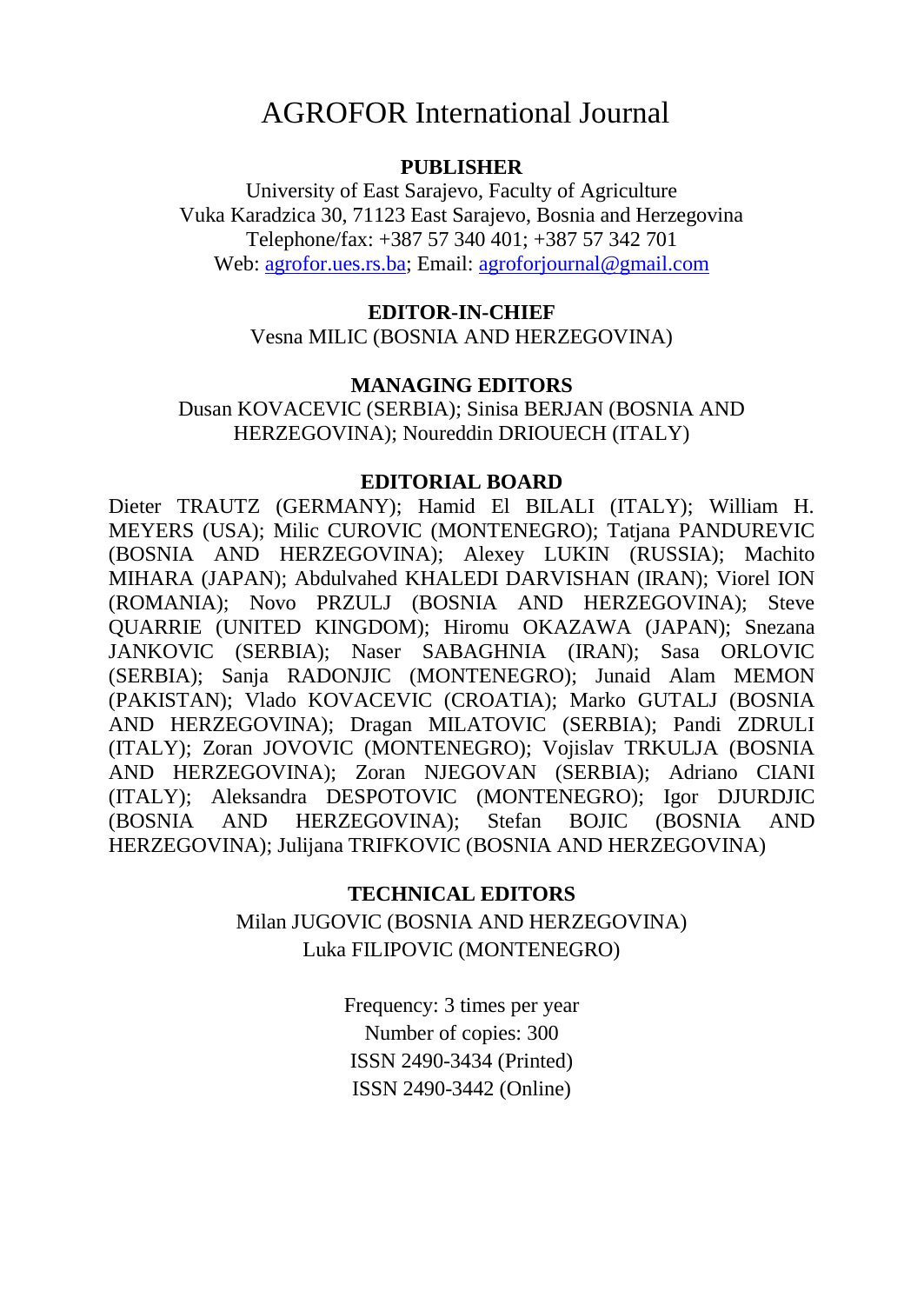### **CONTENT**

| LIVING CONDITIONS OF FEMALE FARMERS IN AUSTRIA                                                                                                                                                                                                                                                        |
|-------------------------------------------------------------------------------------------------------------------------------------------------------------------------------------------------------------------------------------------------------------------------------------------------------|
| THE TENDENCY CONCERNING THE EVOLUTION OF OILSEED<br><b>MARKET IN ROMANIA</b><br>Andreea - Raluca CHIRIAC, Dorina MOCUȚA, Stelica CRISTEA  14                                                                                                                                                          |
| ANTIBACTERIAL ACTIVITY OF DOMESTIC APPLE CIDER VINEGAR<br>Vesna KALABA, Željka MARJANOVI BALABAN, Dragana KALABA24                                                                                                                                                                                    |
| PRODUCTIVITY AND COMPETITIVENESS<br>OF RWANDAN<br><b>AGRICULTURE: A CASE STUDY OF THE MAIZE SECTOR</b><br>Edouard MUSABANGANJI, Charles RURANGA, Joseph NZABANITA, Ferdinand                                                                                                                          |
| SOIL NITRATE AND ORGANIC CARBON IMPROVEMENT BY USE OF<br>LEGUMINOUS PLANTS AS COVER CROPS IN AN ORGANIC OLIVE<br><b>ORCHARD</b><br>Miguel A. REPULLO-RUIBÉRRIZ DE TORRES, Rafaela ORDÓÑEZ-<br>FERNÁNDEZ, Manuel MORENO-GARCÍA, Javier MÁRQUEZ-GARCÍA, Rosa                                            |
| EFFECT OF NITROGEN ON THE ACCUMULATION AND<br>REUTILIZATION OF DRY MASS IN GRAIN SORGHUM                                                                                                                                                                                                              |
| EFFECT OF DN1 BACTERIAL STRAIN APPLIED BY DIFFERENT<br>METHODS ON SOME MORPHOLOGICAL CHARACTERISTICS OF<br><b>STRAWBERRY CV. SAN ANDREAS (Fragaria X ananassa Duch.)</b><br>Murat AH N, Ahmet E TKEN, Lütfi PIRLAK, Serdar ALTINTA, Metin TURAN<br>MECHANIZED MANAGEMENT OF PRUNING RESIDUES IN SWEET |
| <b>CHESTNUT ORCHARDS</b><br>Roberto TOMASONE, Carla CEDROLA, Mauro PAGANO, Andrea ACAMPORA,                                                                                                                                                                                                           |
| LYMPHOCYTE TRAFFICKING FOLLOWING ACUTE STRESS AND<br>ALTITUDE HYPOXIA IN LOW AND HIGH HEMATOCRIT SHEEP<br>Penka MONEVA, Ivan YANCHEV, Marina DYAVOLOVA, Dimitar GUDEV73                                                                                                                               |
| <b>MICROBIOLOGICAL</b><br><b>OUALITY,</b><br><b>ANTIOXIDATIVE</b><br><b>AND</b><br><b>ANTIMICROBIAL PROPERTIES OF SLOVENIAN BEE POLLEN</b><br>Katarina ŠIMUNOVI, Helena ABRAMOVI, Nataša LILEK, Marija ANGELOVA,                                                                                      |
| AGROBIOLOGICAL FEATURES OF MUSTARD (Brassica juncea L) IN<br>UKRAINE UNDER CURRENT CLIMATE CHANGE CONDITIONS                                                                                                                                                                                          |